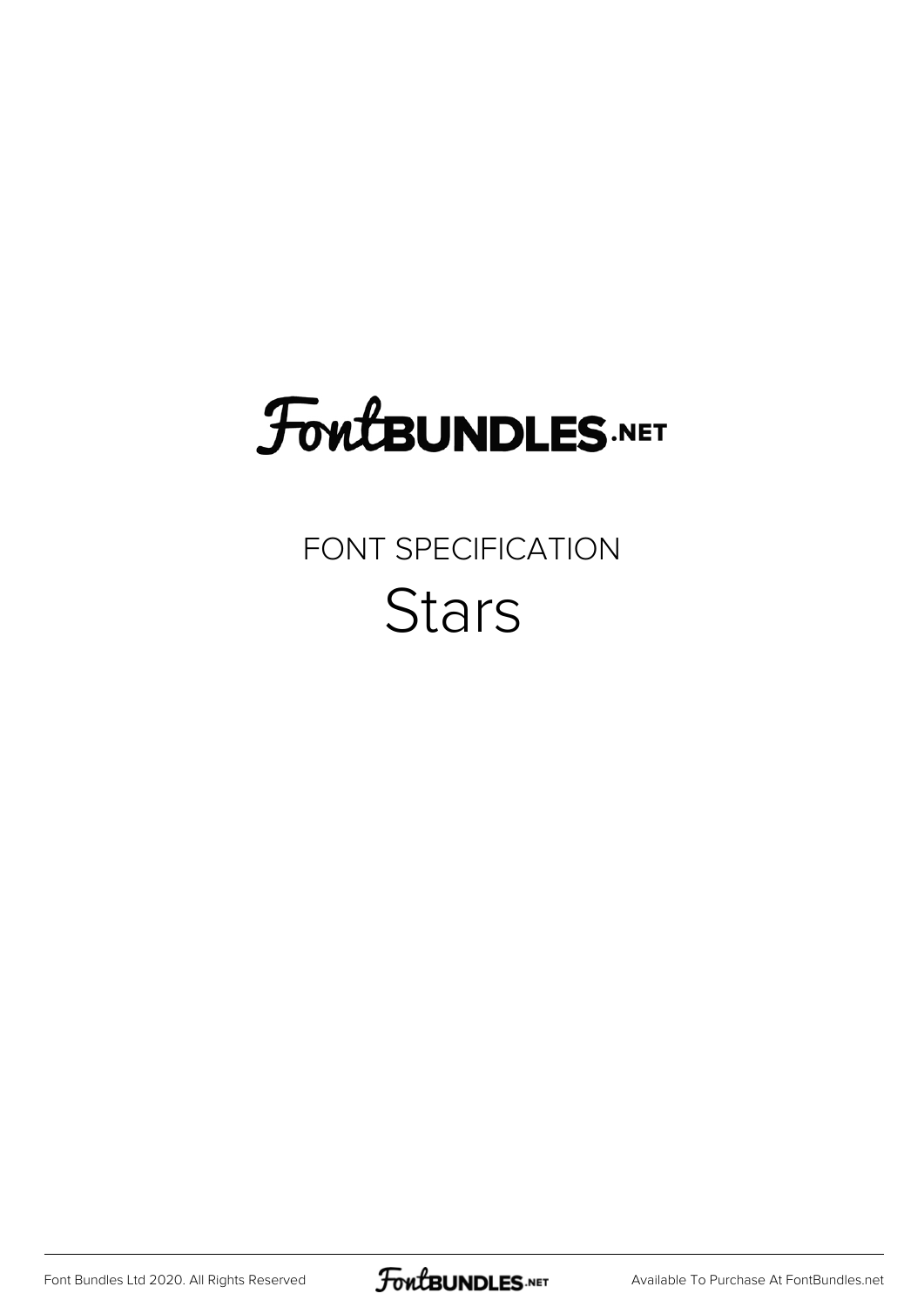### Stars & Love Bottom Heavy - Regular

**Uppercase Characters** 

AB CD EF GIIJKLM NOPQRITUVWXYZ

Lowercase Characters

abcdefghijklmnopqvstu vwwyz

**Numbers** 

### 0123456789

Punctuation and Symbols

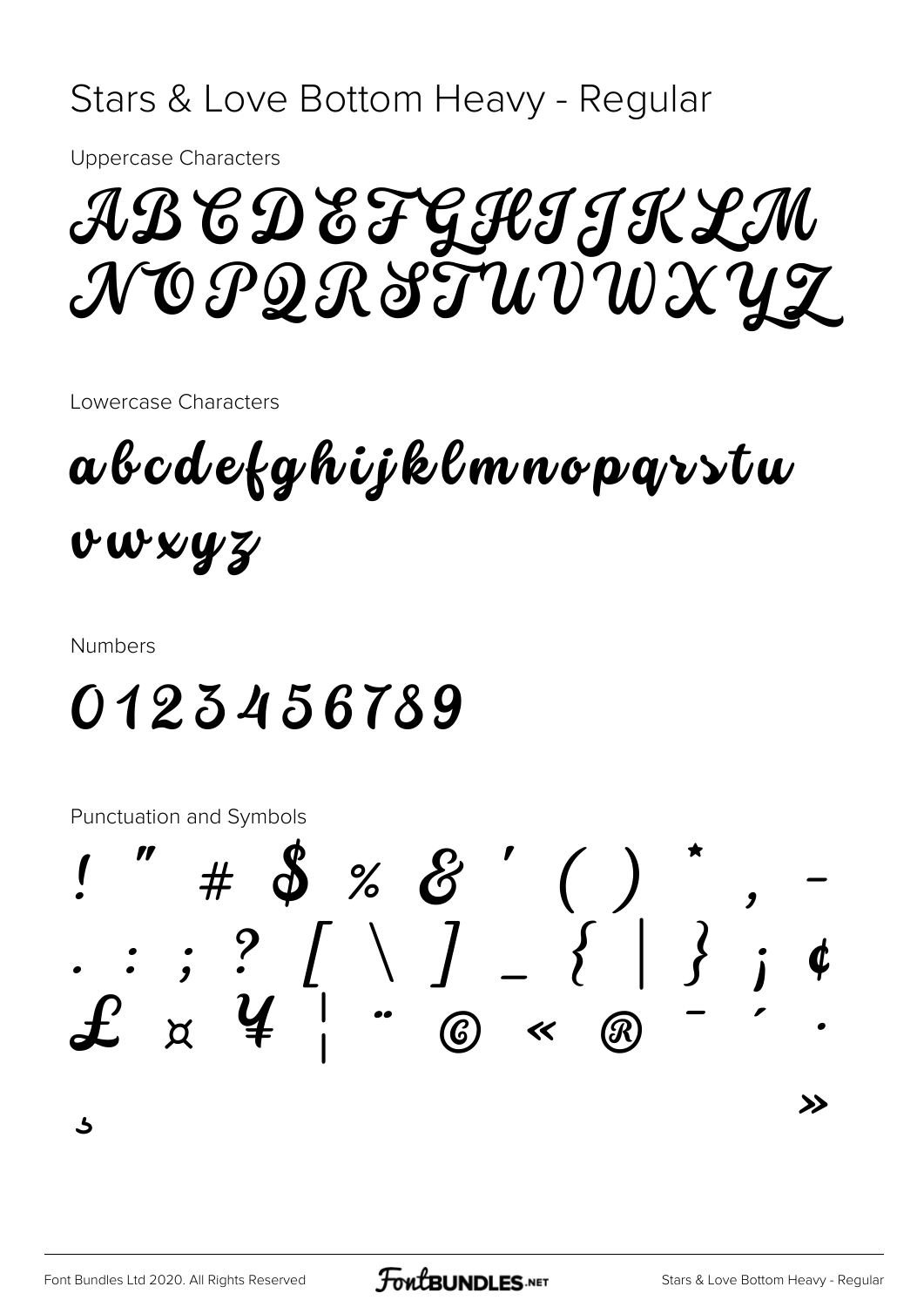# À Á Â Ã Ä Å Æ Ç È É Ê Ë Ì Í Î Ï Ð Ñ Ò Ó Ô Õ Ö Ø Ù Ú Û  $\tilde{u}$   $\dot{y}$   $\delta$   $\dot{\alpha}$   $\dot{\alpha}$   $\ddot{\alpha}$   $\ddot{\alpha}$   $\ddot{\alpha}$ å æ ç è é ê ë ì í î ï ð ñ ò ó ô õ ö

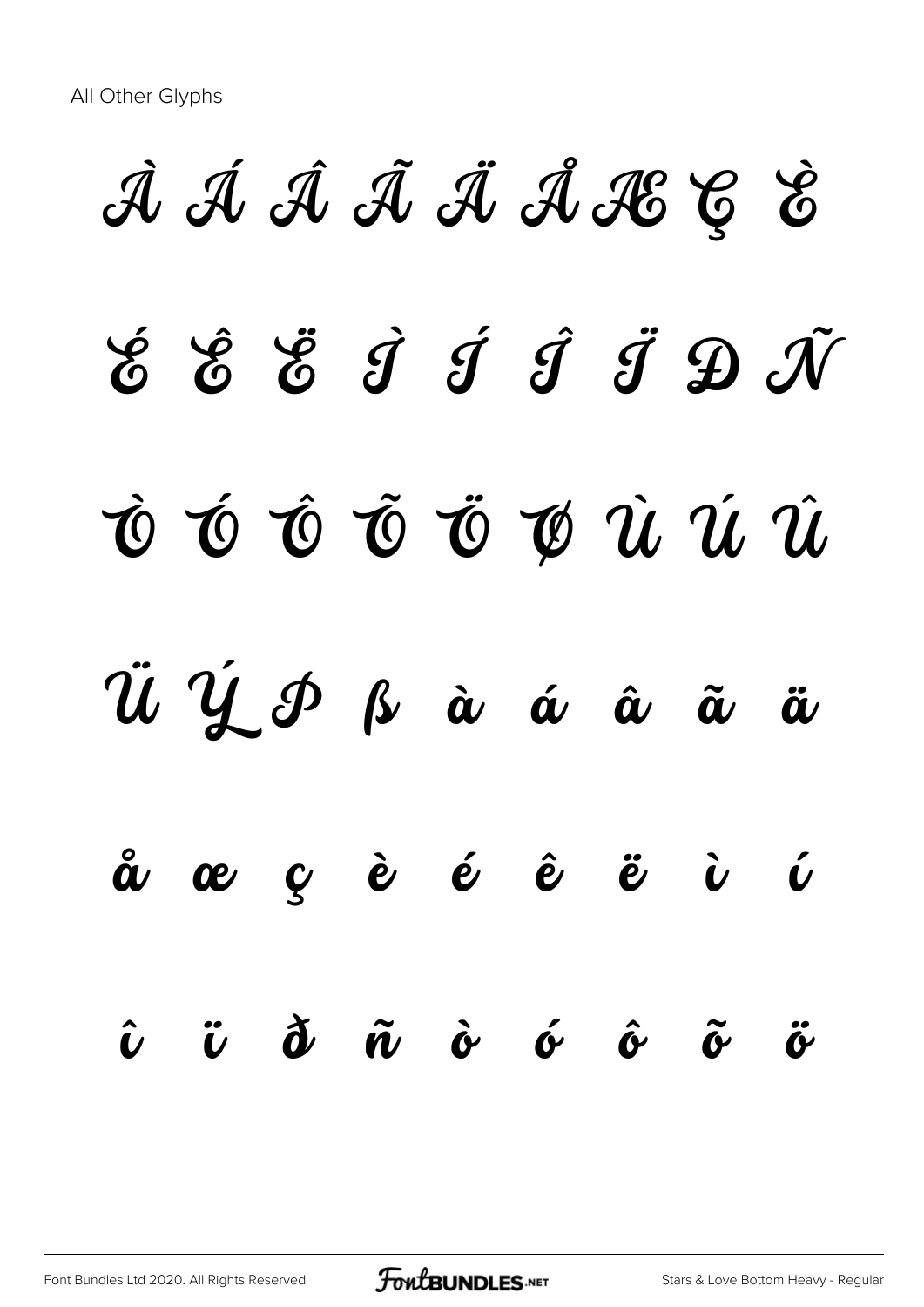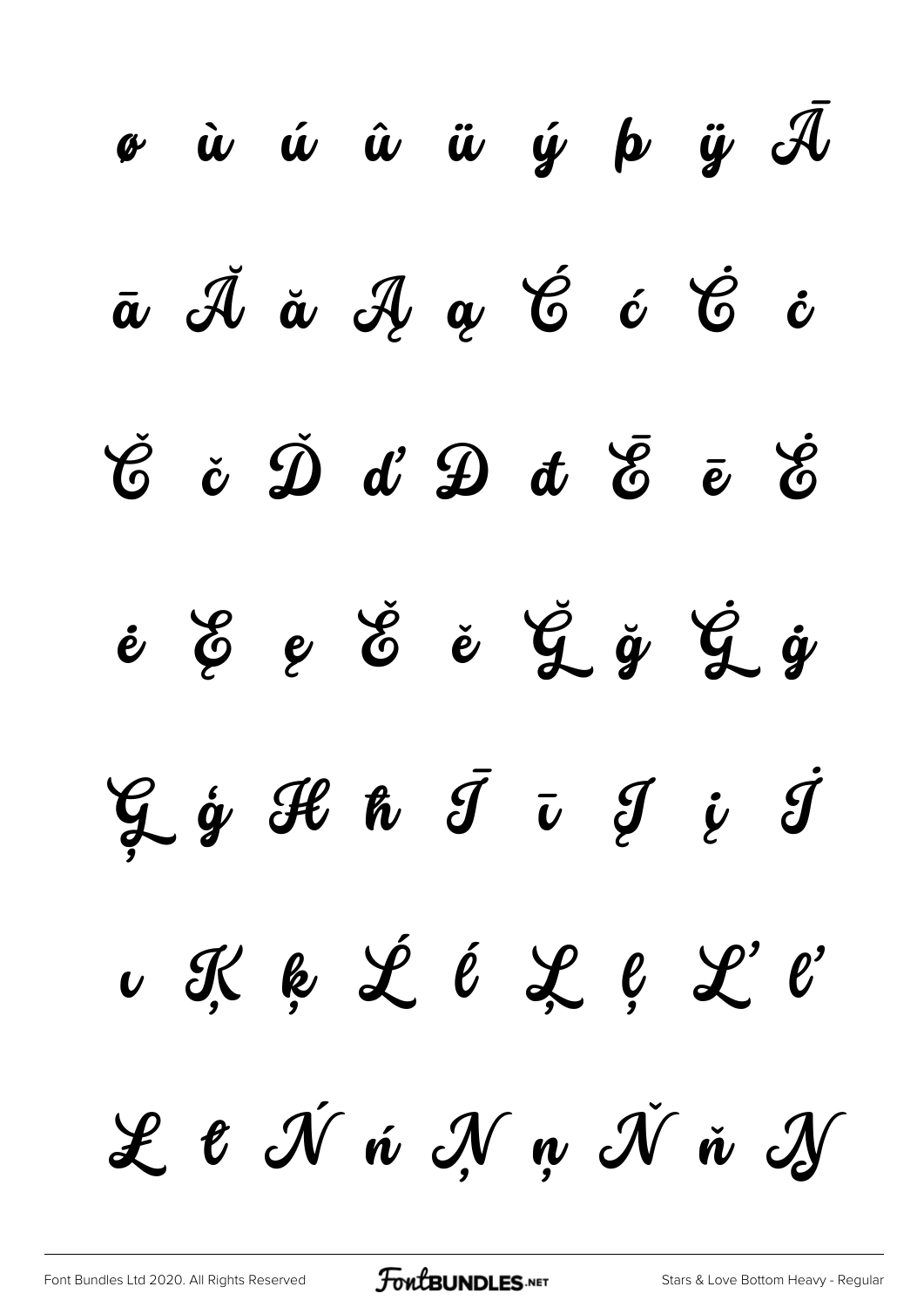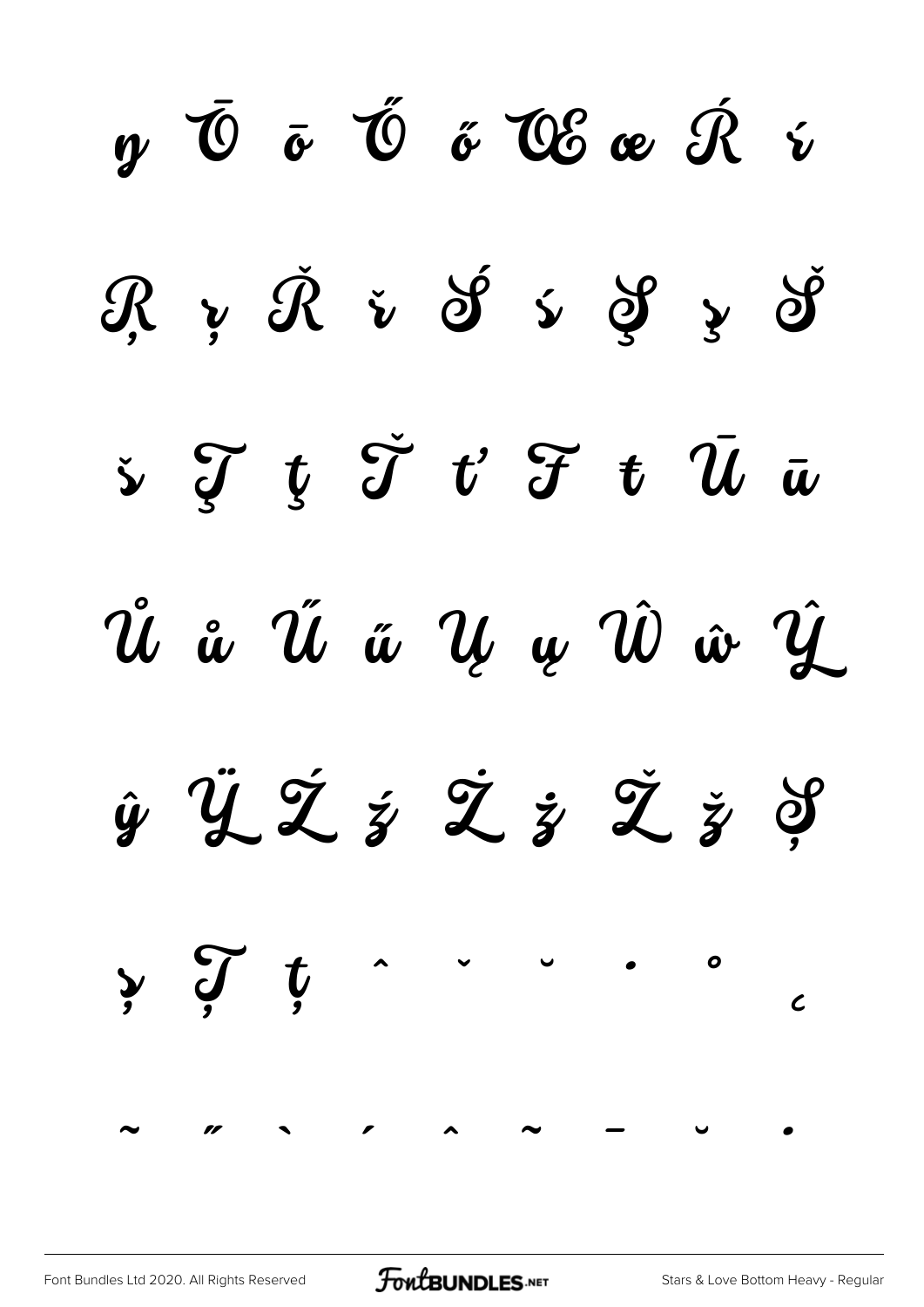| $\cdots$ or $\cdots$ $\vec{w}$                                                                                                  |  |  |  |                  |
|---------------------------------------------------------------------------------------------------------------------------------|--|--|--|------------------|
| $\dot{w} \,\hat{\mathcal{W}} \,\hat{w} \,\hat{\mathcal{W}} \,\hat{w} \,\hat{\mathcal{B}} \,\hat{\mathcal{Y}} \,\hat{y} \quad -$ |  |  |  |                  |
|                                                                                                                                 |  |  |  |                  |
| $\mathcal{E}$ $\mathcal{I}^{\mathcal{M}}$ a á ä â ä                                                                             |  |  |  |                  |
| à ā a å ã b b c                                                                                                                 |  |  |  |                  |
| c c c c d d d d u e                                                                                                             |  |  |  |                  |
| é ě ê ë ė è ē ę                                                                                                                 |  |  |  | $\boldsymbol{y}$ |

FontBUNDLES.NET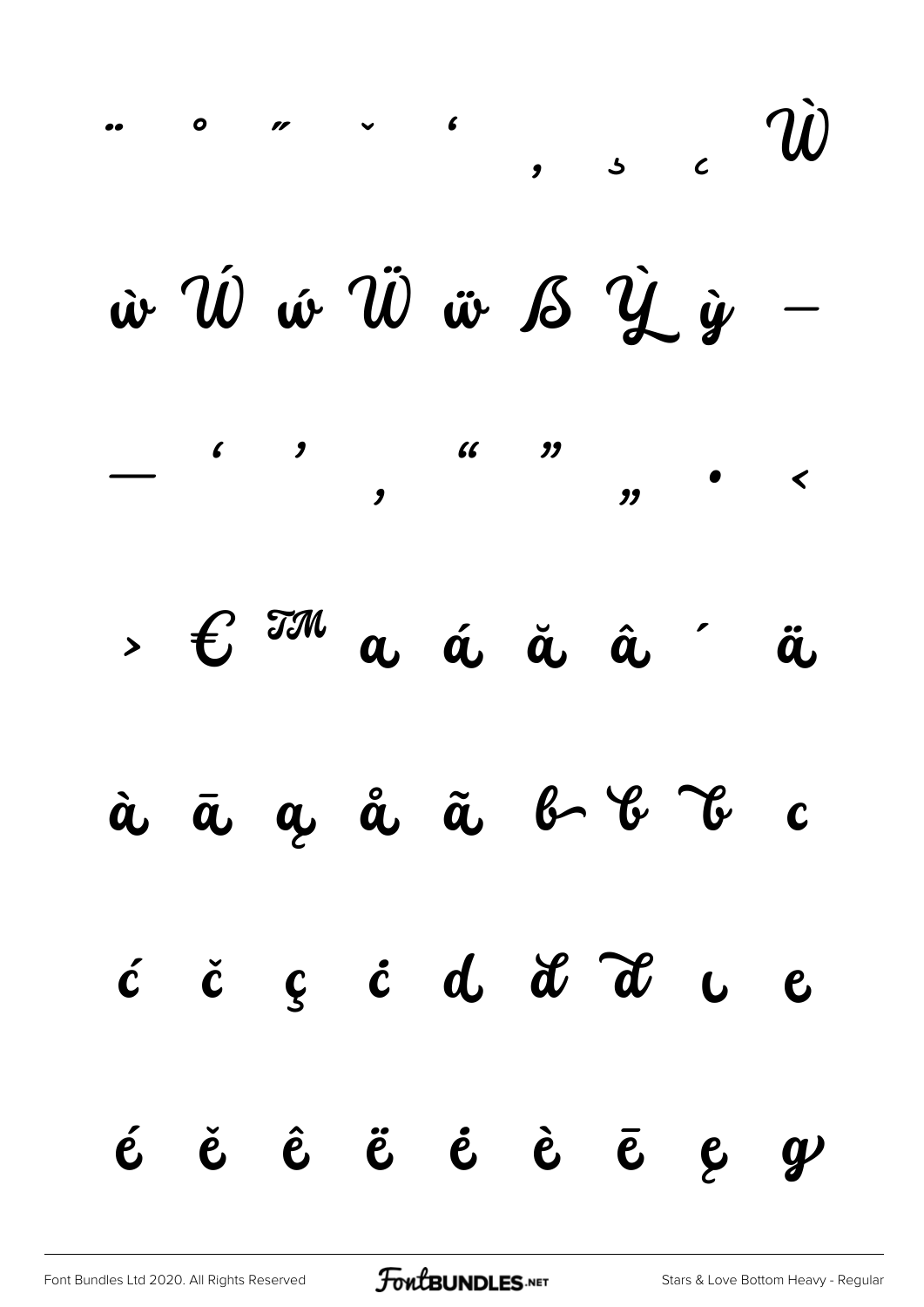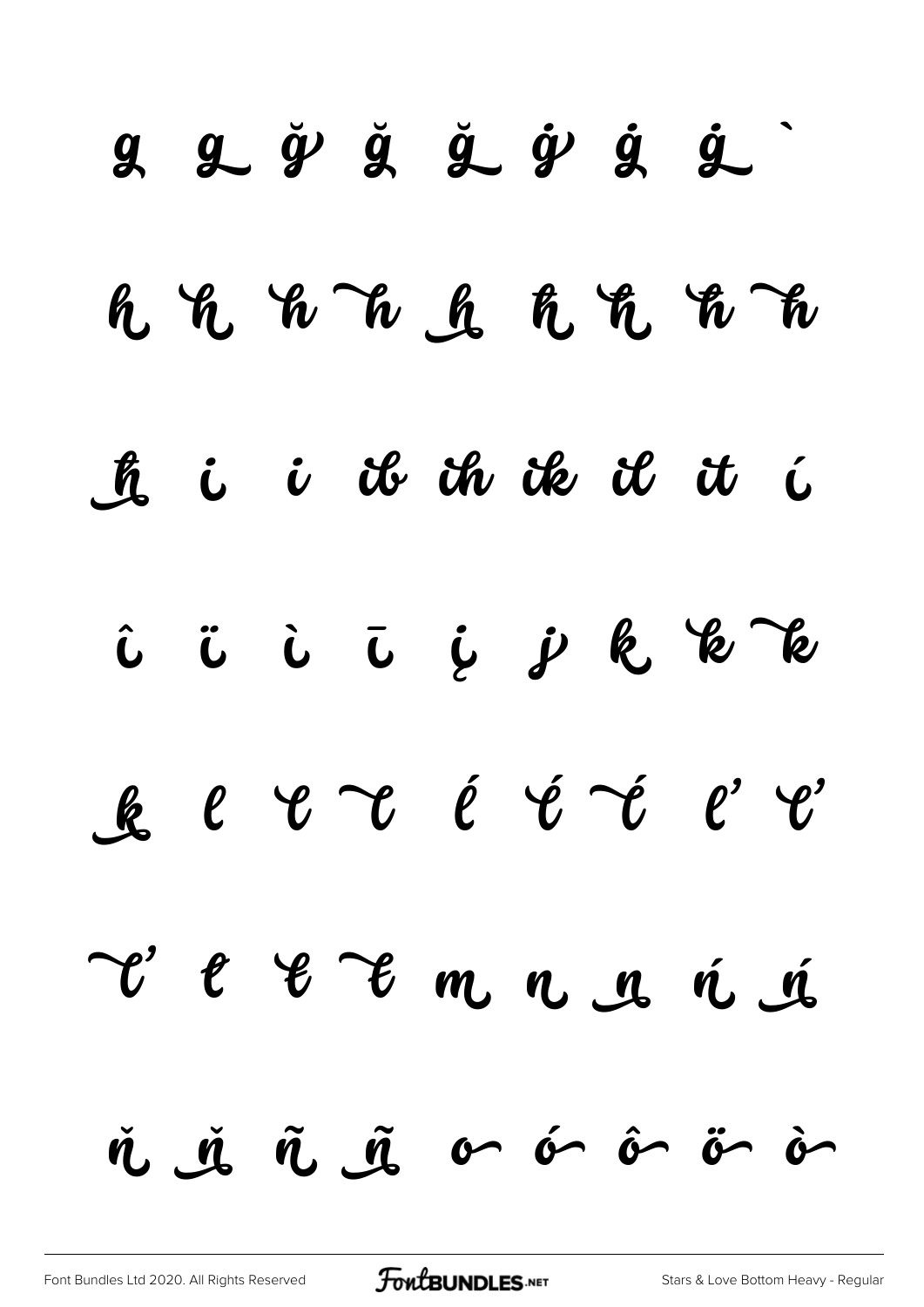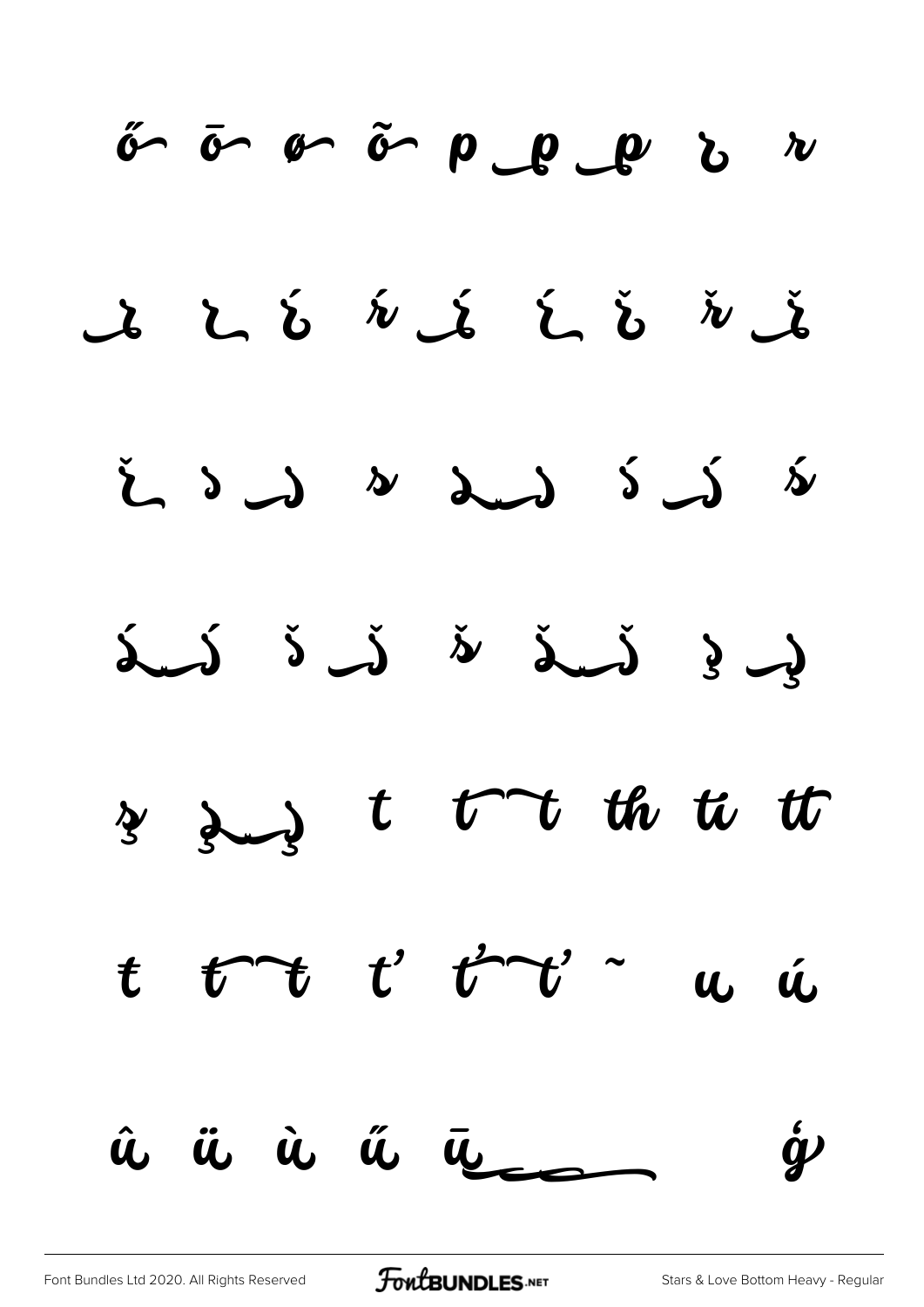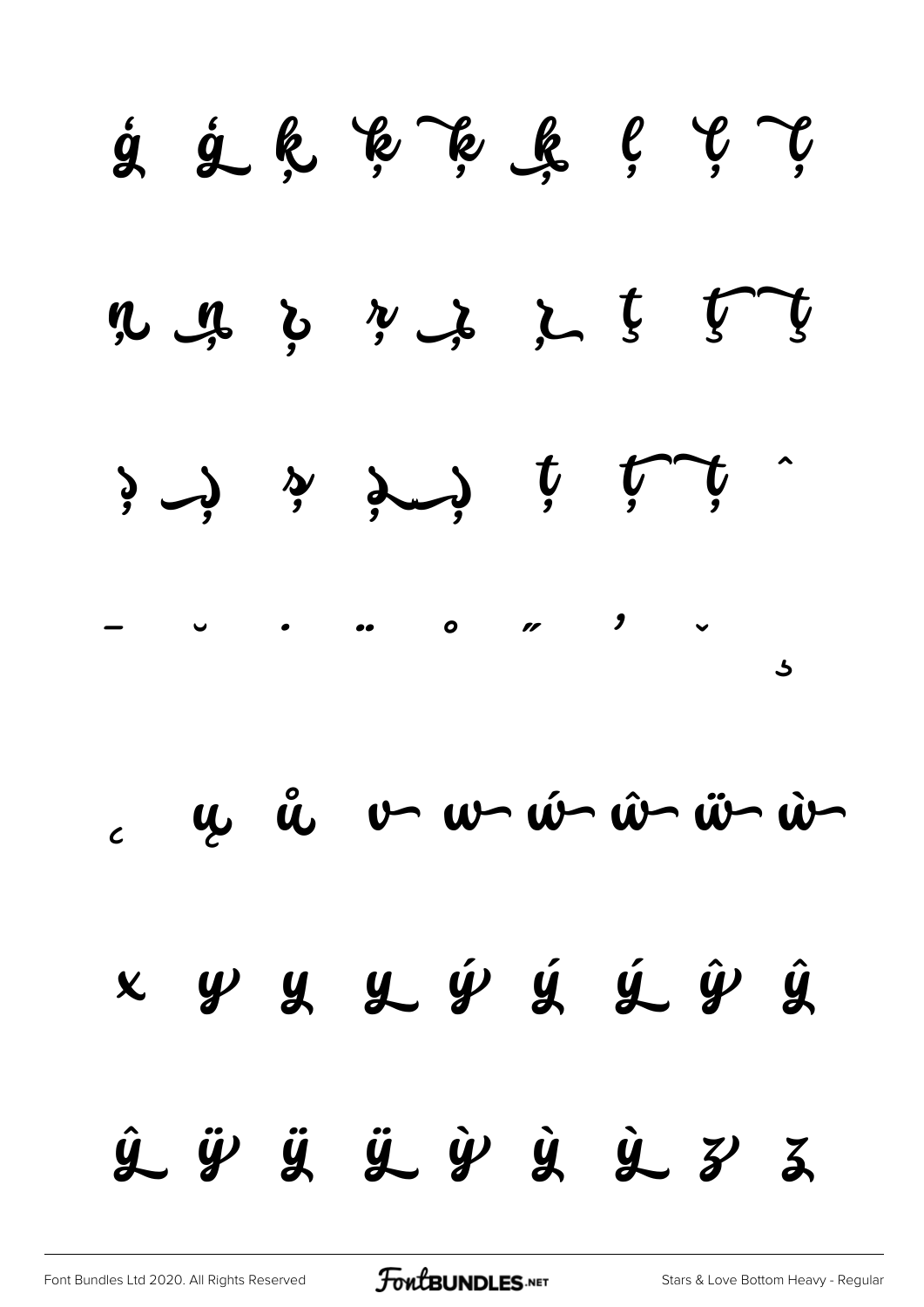### 

 $\zeta$  ?

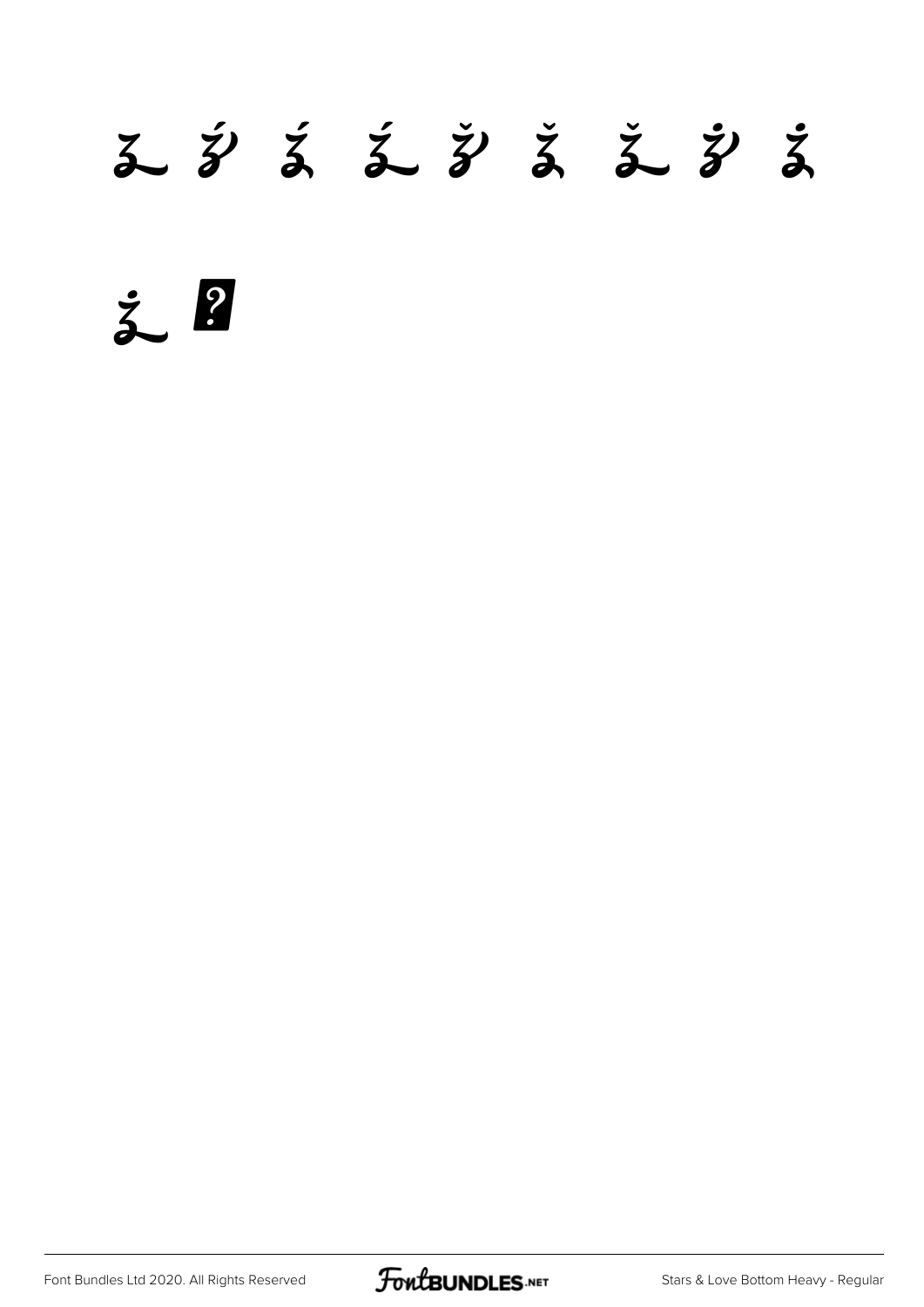#### Stars & Love - Regular

**Uppercase Characters** 

ABCDEFGICJKLM NOPQRITUVWXYZ

Lowercase Characters

abcdefghijklmnopqvstw vwwyz

**Numbers** 

### 0123456789

Punctuation and Symbols

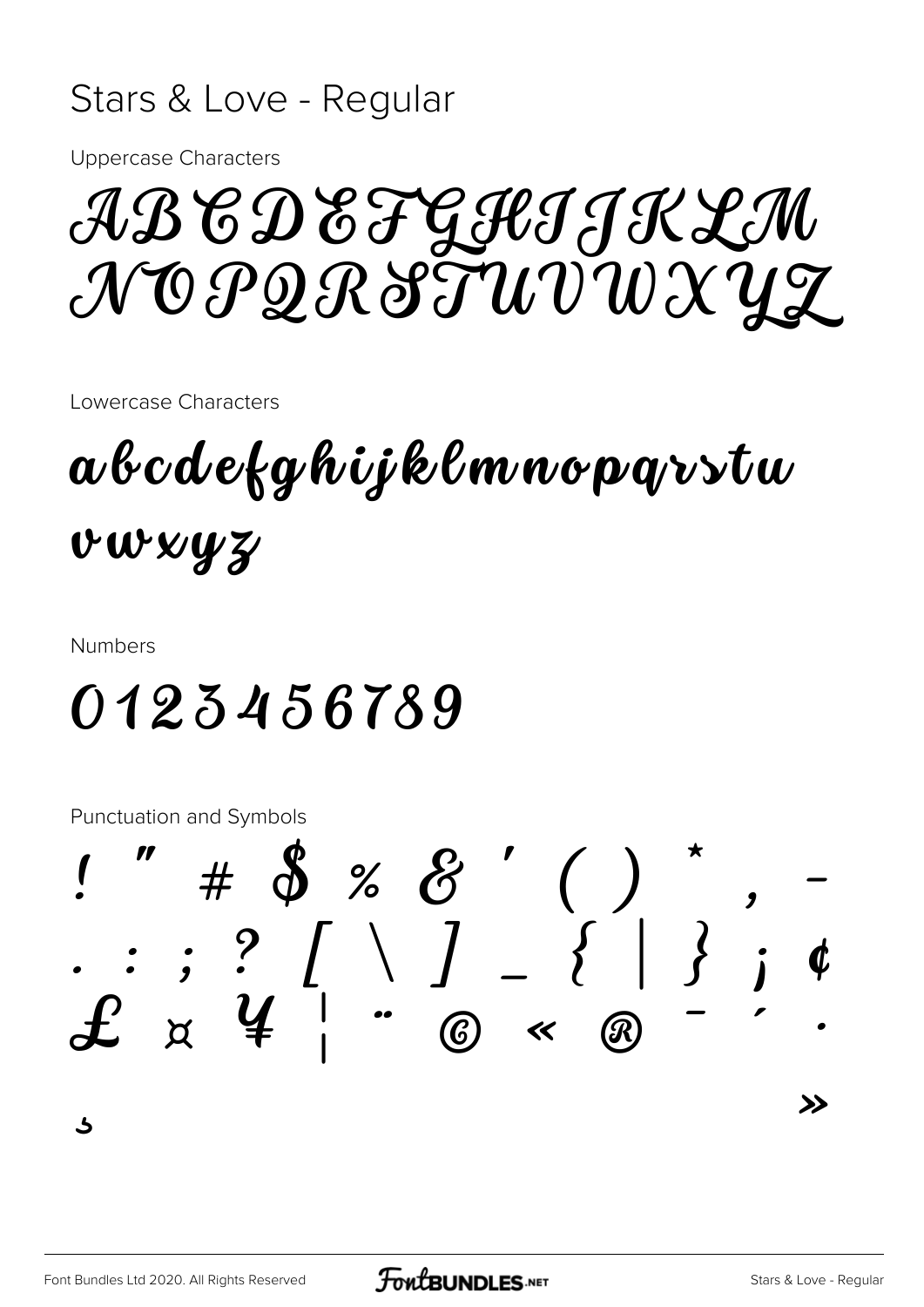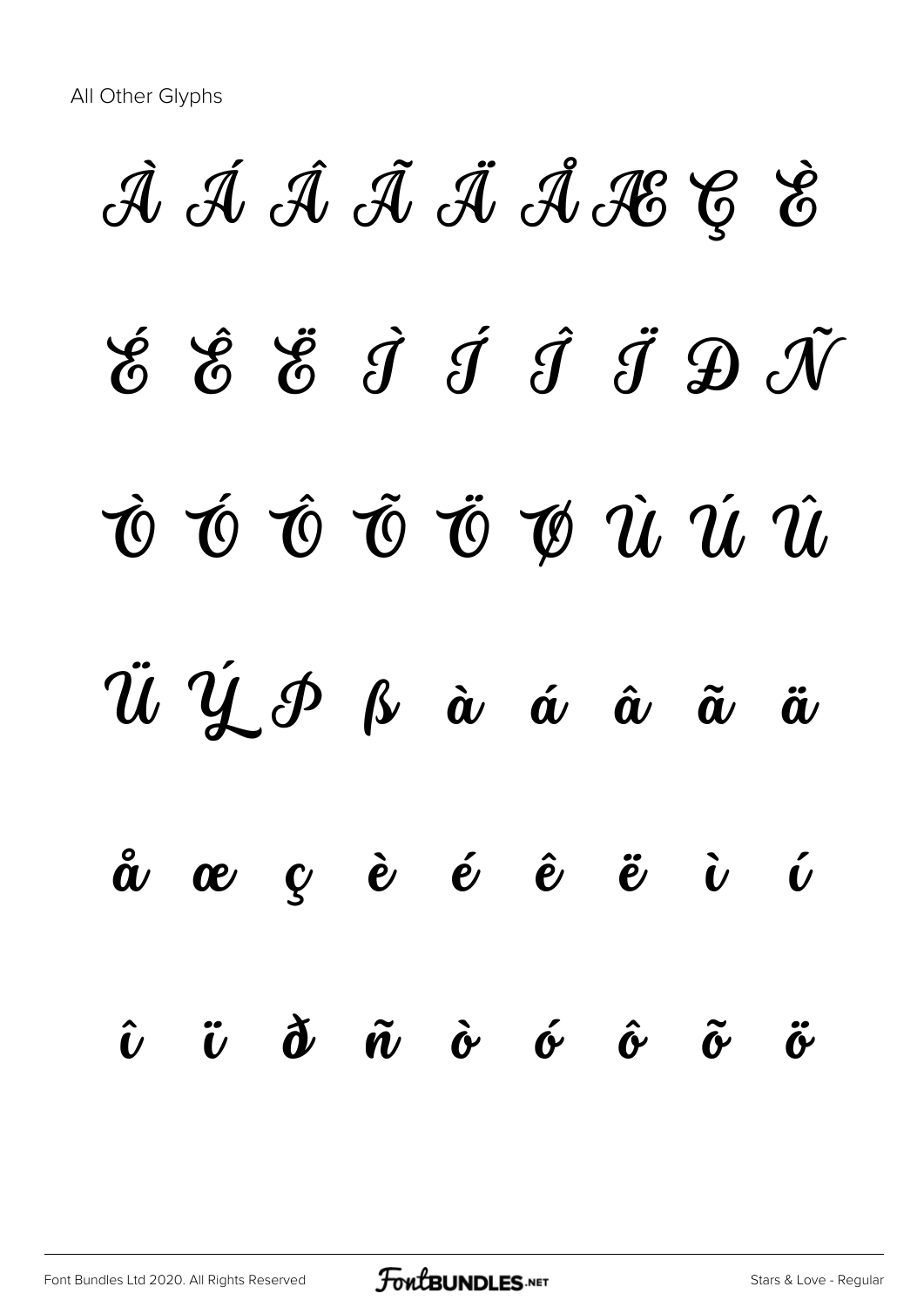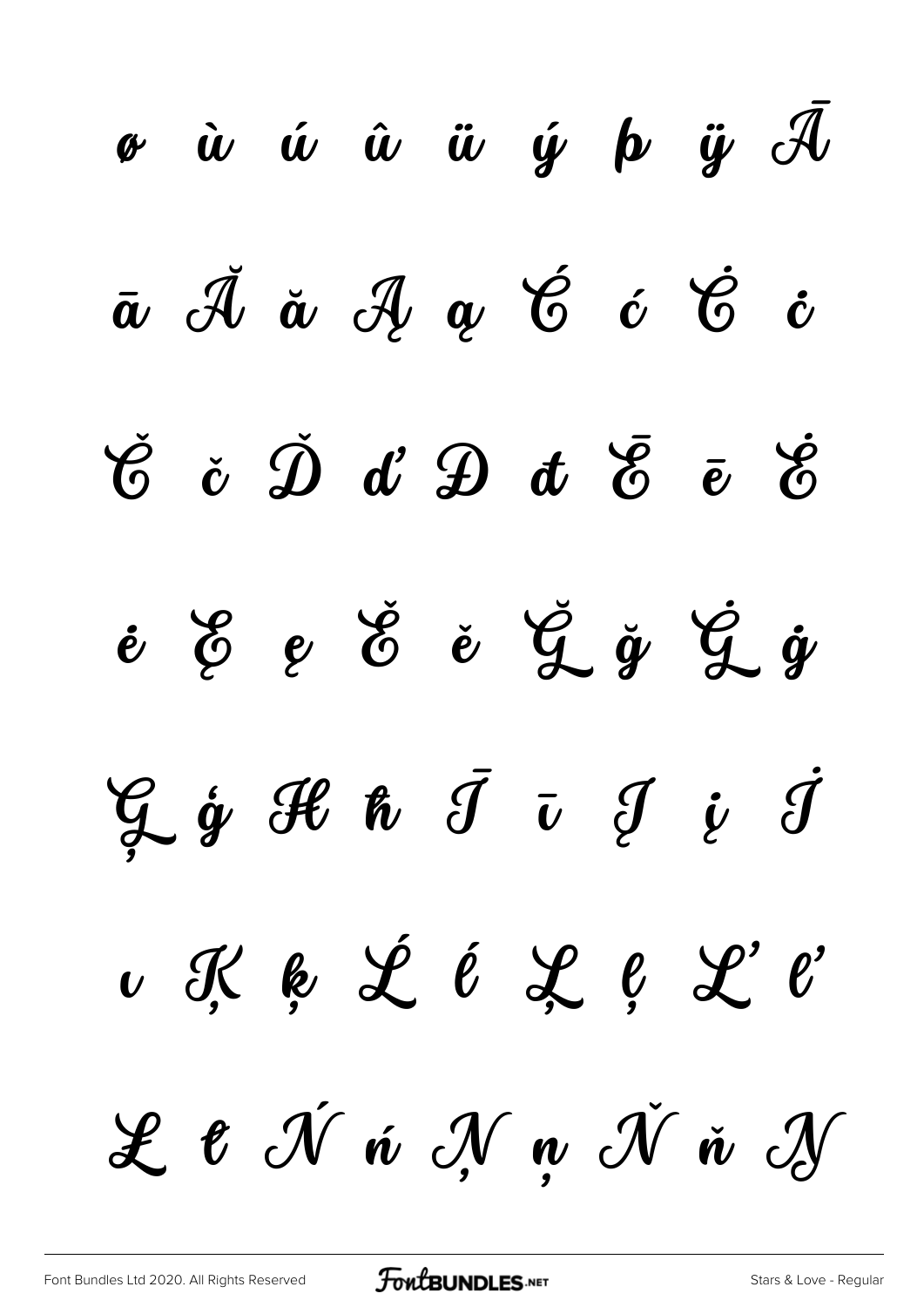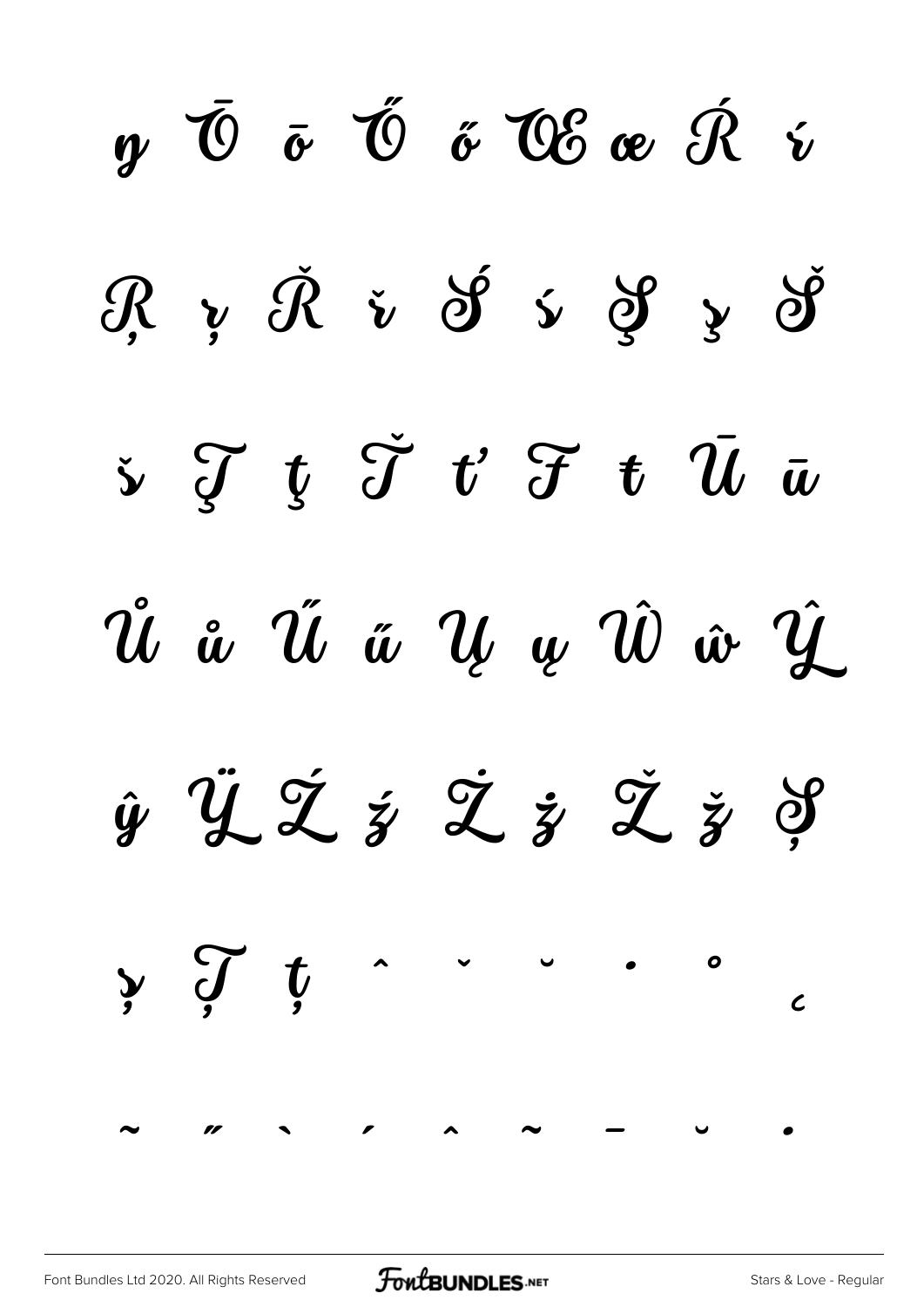| $\cdots$ or $\cdots$ , , , c $\vec{w}$                                                                                                                                                                                                                                                                                                         |  |  |  |  |
|------------------------------------------------------------------------------------------------------------------------------------------------------------------------------------------------------------------------------------------------------------------------------------------------------------------------------------------------|--|--|--|--|
| $\dot{w} \ \hat{w} \ \hat{w} \ \hat{w} \ \hat{w} \ \hat{S} \ \hat{y} \ \hat{w}$                                                                                                                                                                                                                                                                |  |  |  |  |
|                                                                                                                                                                                                                                                                                                                                                |  |  |  |  |
| $\mathcal{E}$ $\mathbb{Z}^{\mathcal{M}}$ a á ä â $\ddot{a}$ $\ddot{a}$                                                                                                                                                                                                                                                                         |  |  |  |  |
| à ā a å ã b b c                                                                                                                                                                                                                                                                                                                                |  |  |  |  |
| $\acute{c}$ $\acute{c}$ $\acute{c}$ $\acute{d}$ $\acute{d}$ $\acute{d}$ $\acute{d}$ $\acute{c}$ $\acute{d}$ $\acute{d}$ $\acute{d}$ $\acute{d}$ $\acute{d}$ $\acute{d}$ $\acute{d}$ $\acute{d}$ $\acute{d}$ $\acute{d}$ $\acute{d}$ $\acute{d}$ $\acute{d}$ $\acute{d}$ $\acute{d}$ $\acute{d}$ $\acute{d}$ $\acute{d}$ $\acute{d}$ $\acute{d$ |  |  |  |  |
| $\acute{e}$ $\acute{e}$ $\acute{e}$ $\acute{e}$ $\acute{e}$ $\acute{e}$ $\acute{e}$ $\acute{e}$ $\acute{e}$ $\acute{e}$ $\acute{e}$                                                                                                                                                                                                            |  |  |  |  |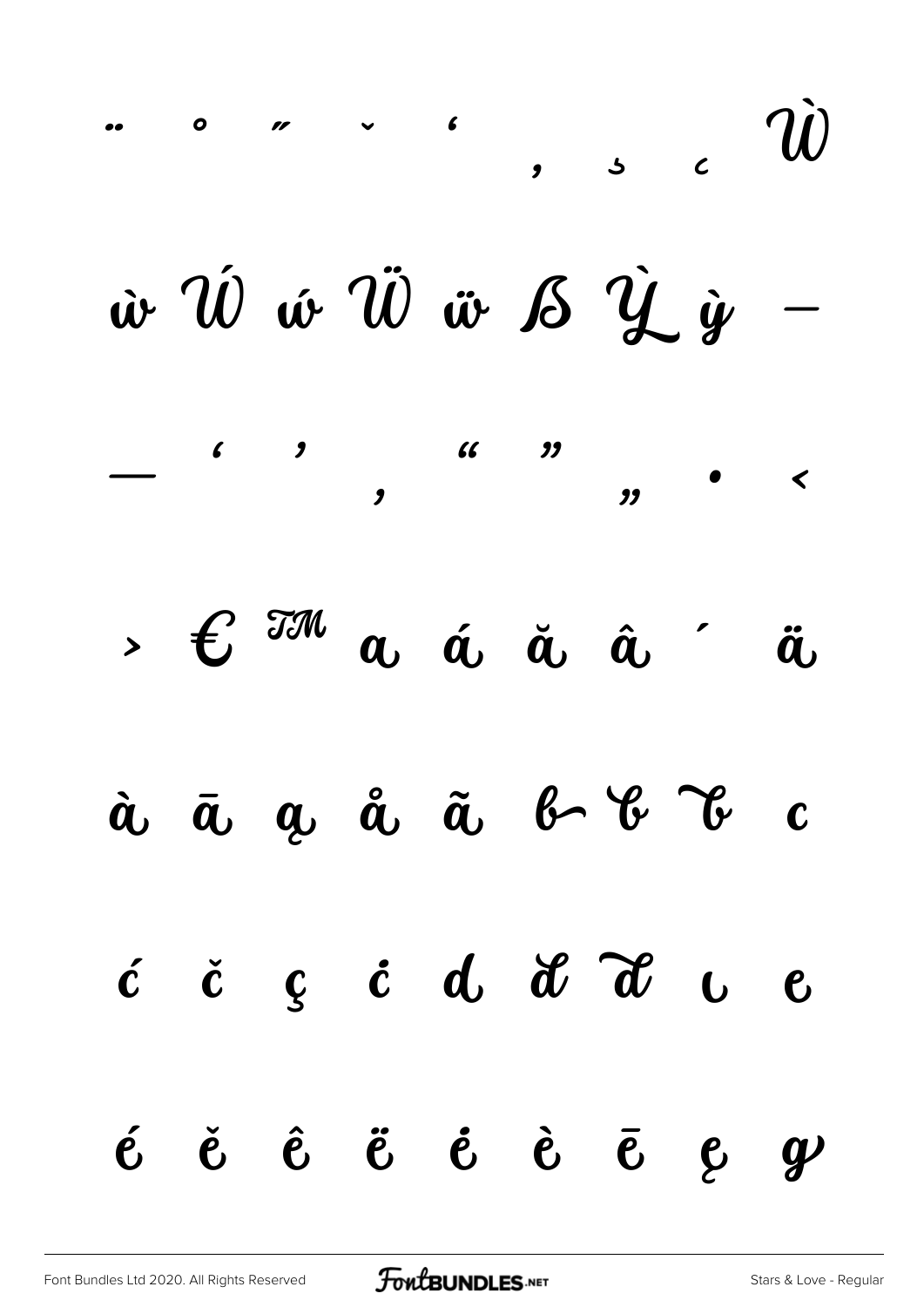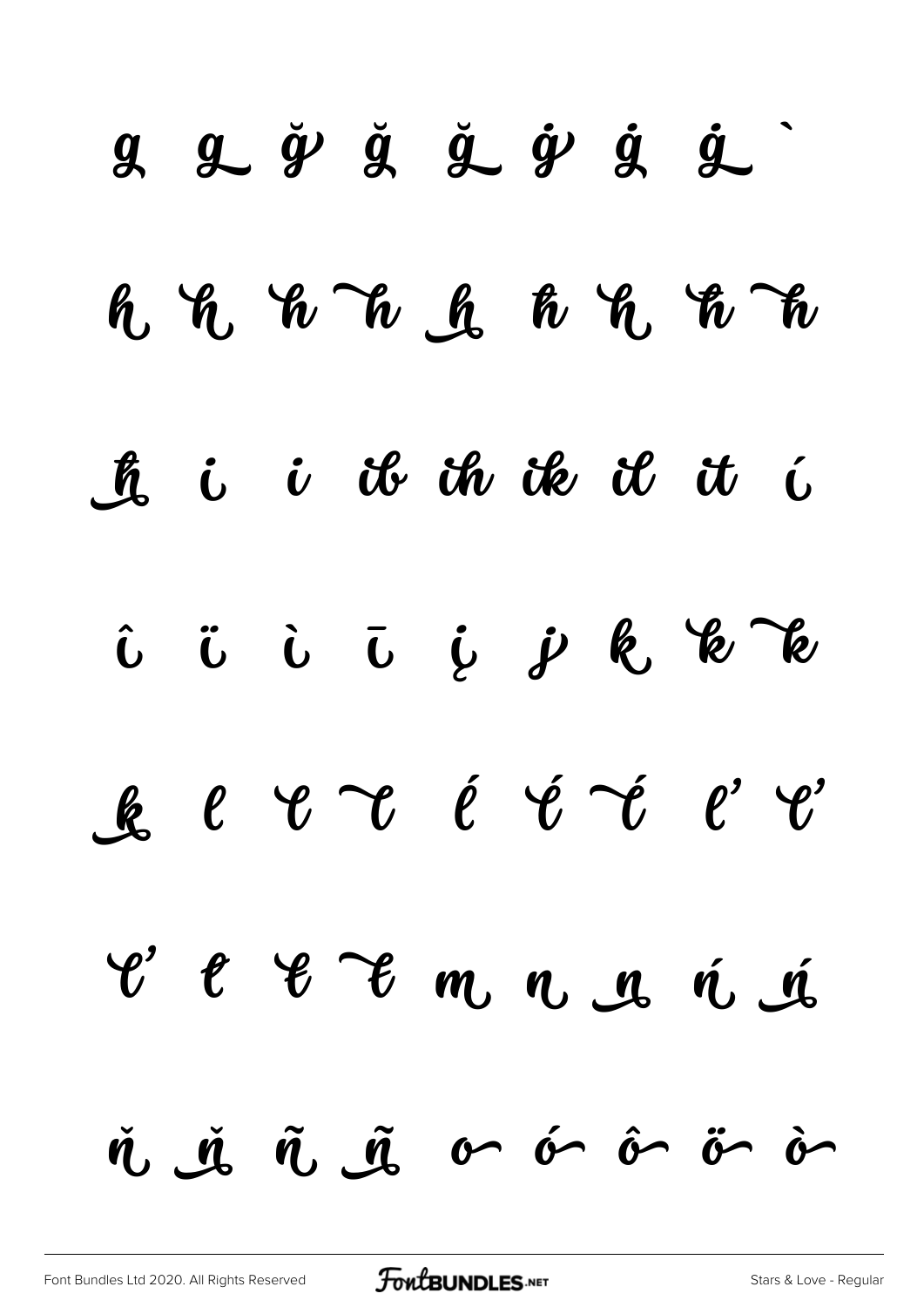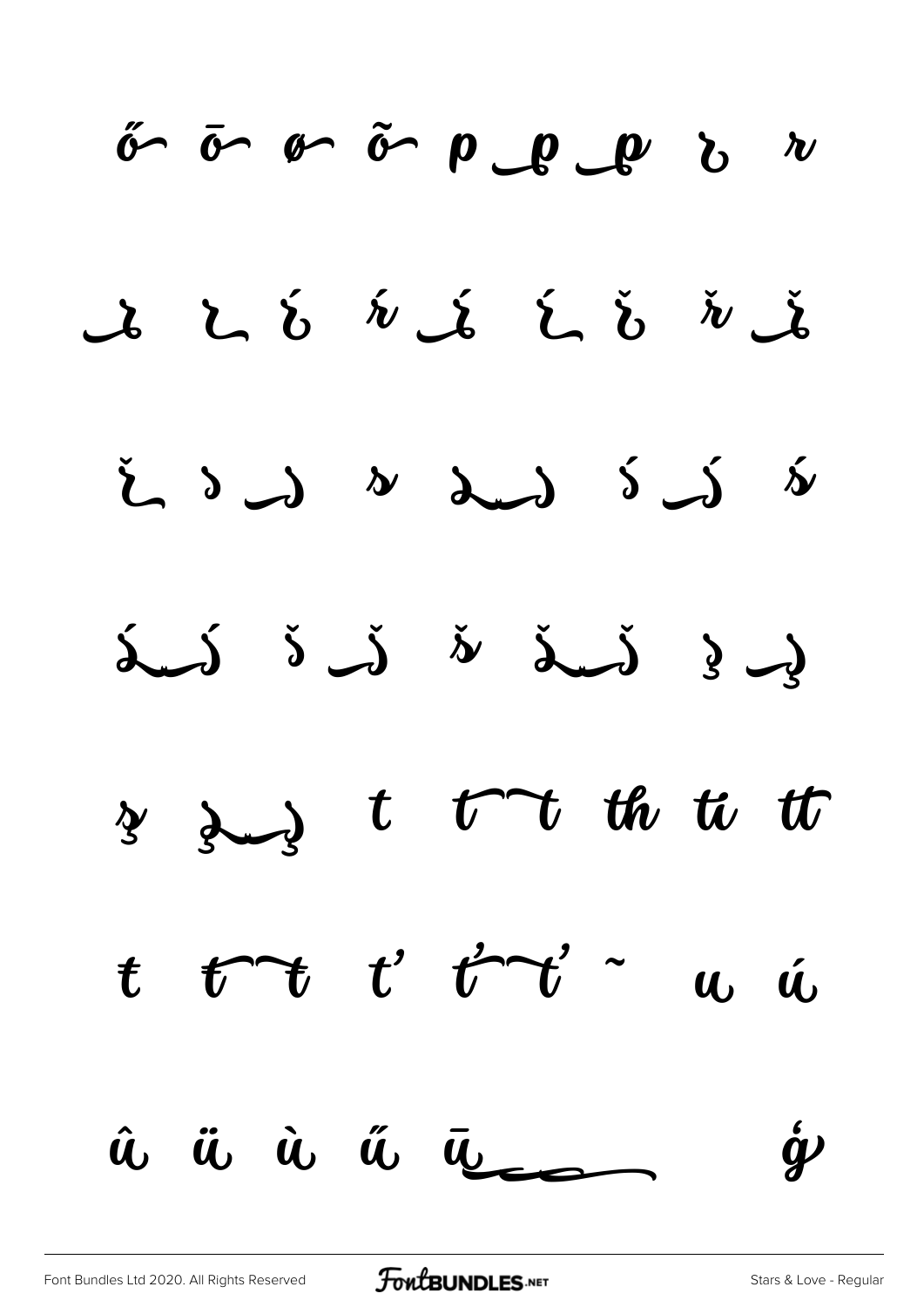